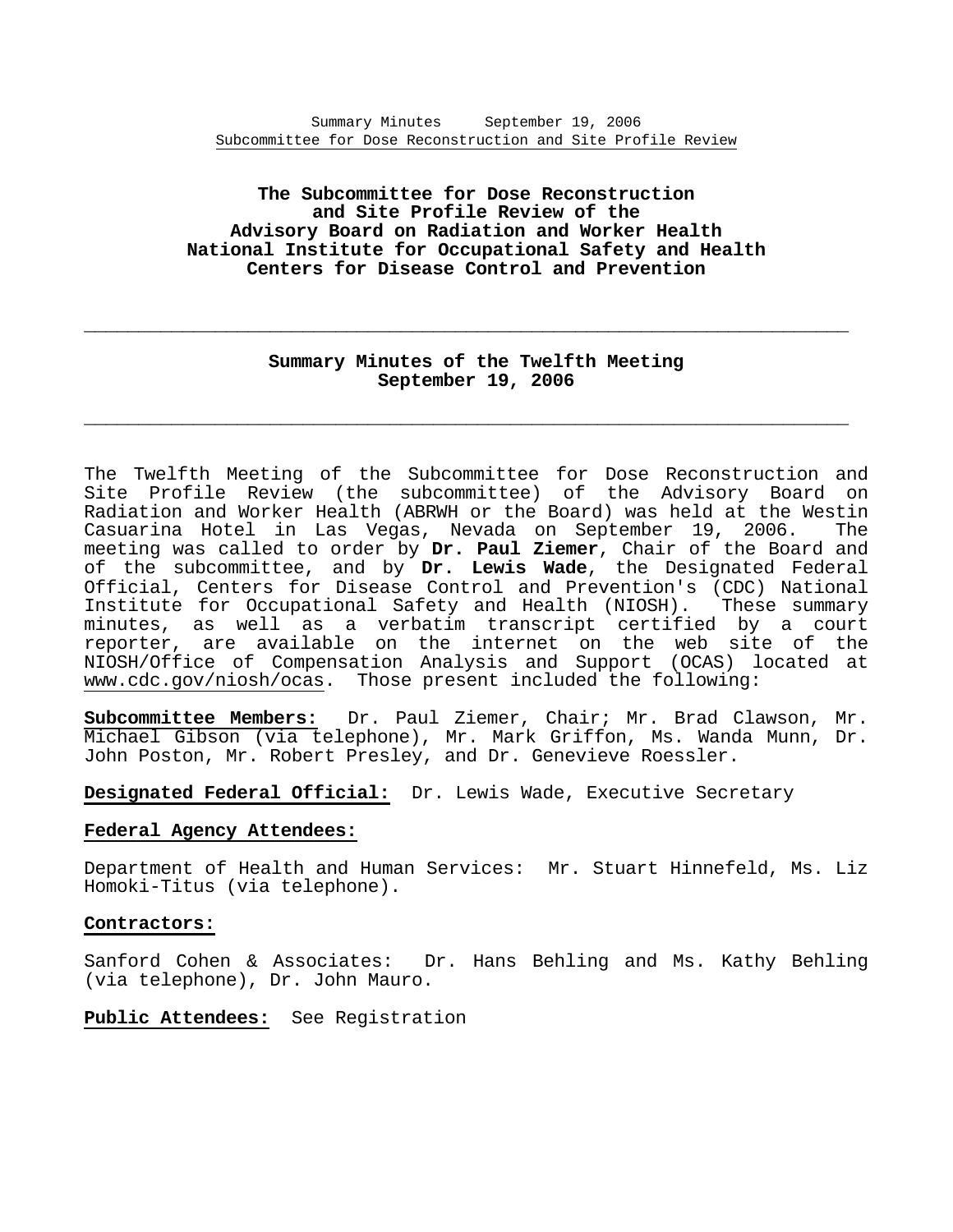#### **WELCOME, OPENING COMMENTS**

**Dr. Paul Ziemer**, subcommittee chairman, called the meeting to order and reminded attendees that it was a subcommittee meeting. The full Board is to meet in the afternoon. He further pointed out that the subcommittee would recess at 10:00 a.m. to allow members of the subcommittee with specific clearances to convene at a secure location. There they will consider issues with classified information that relate to deliberations of the Board. The full Board will then convene after lunch. **Dr. Ziemer** directed attention to the agenda and called on **Dr. Lewis Wade**, Designated Federal Official, for comments.

**Dr. Wade** noted that cleared members of the SC&A team, the Board's contractor, will accompany subcommittee members to the secure site to join in the deliberations of classified matters.

**Dr. Wade** clarified that the current subcommittee examines both dose reconstructions and site profile reviews, and is made up of all members of the Board. Later in the meeting the Board will discuss redirecting the subcommittee to focus only on dose reconstructions and limit its membership.

**Dr. Wade** then explained the Board's task organization of subcommittees and workgroups. He emphasized the importance of the attendees who represent the public.

# **\* \* \* \* \***

#### **SUBCOMMITTEE CHARTER AND MEMBERSHIP**

#### **Dr. Paul Ziemer**

**Dr. Ziemer** explained to the assembly that reorganization of the subcommittee was proposed during the telephone Board meeting of August 8, and a draft of the reorganization had been prepared and e-mailed to all Board members. He noted there are two significant changes in the proposed subcommittee charter language. First, the original subcommittee has the responsibility to review dose reconstructions and site profiles. Because site profile reviews are conducted by a number of working groups, the proposal suggests the subcommittee no longer be responsible for that task.

Secondly, **Dr. Ziemer** pointed out the subcommittee membership originally included the membership of the entire Board. The proposal suggests that specific members be named to the subcommittee: a Chair, three members and two alternates.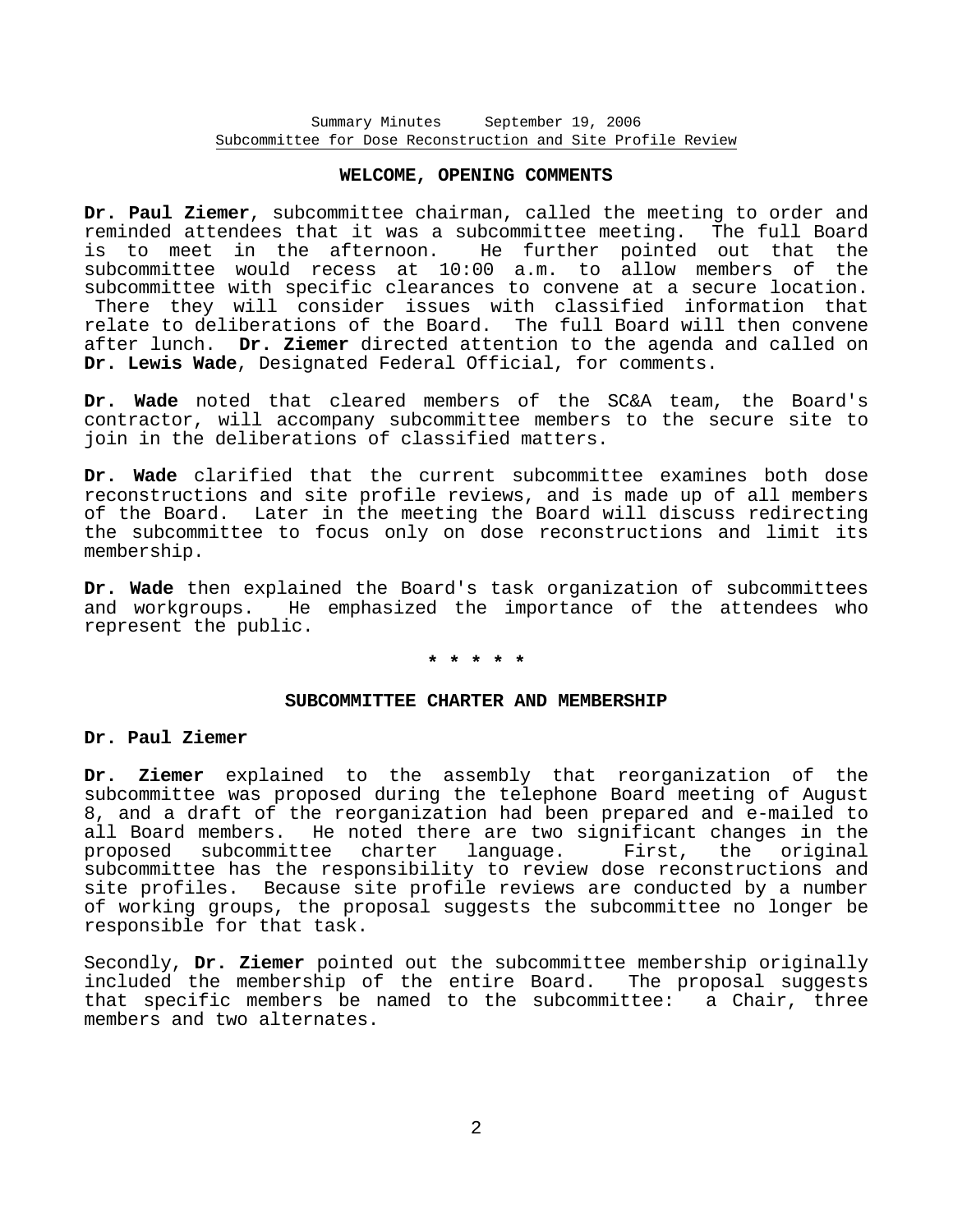When this was discussed during the teleconference there was some question about the membership status of **Ms. Wanda Munn**. With that issue now resolved, the following members are proposed to comprise the new subcommittee:

- **Mr. Mark Griffon, Chairman**
- **Mr. Michael Gibson**
- **Dr. John Poston**
- **Ms. Wanda Munn**
- **Mr. Robert Presley (Alternate 1)**
- **Mr. Brad Clawson (Alternate 2)**
- **Dr. Lewis Wade (Designated Federal Official)**

**Dr. Genevieve Roessler**'s status on the subcommittee was discussed among **Mr. Griffon**, **Dr. Ziemer**, **Ms. Munn**, **Dr. Wade** and **Dr. Roessler**. The above list was settled upon as the proposed subcommittee membership. **Dr. Ziemer** suggested the organization as outlined above be considered a motion before the subcommittee, and be recommended to the full Board. At this point **Mr. Clawson** requested clarification of a phrase in the Purpose paragraph of the draft Establishment of Subcommittee. It was determined the confusion is the result of a typo, which will be corrected.

**Dr. Wade** noted that new procedures for establishing or abolishing a subcommittee requires a decision by the Secretary of Health and Human Services. He indicated he would take the actions of the Board to the Secretary and explain the rationale -- that a smaller group will be more efficient dealing with the detailed work of the subcommittee - for the proposed restructuring. He said he expects the Secretary will approve the proposal.

**Dr. Ziemer** agreed with **Dr. Wade**'s explanation and rationale. He noted it will expedite meetings with other agencies such as NIOSH and contractors. He added that all subcommittee meetings will continue to be open to the public.

Since the restructuring had met with agreement of the full Board during their teleconference, the subcommittee needed only approval of the proposed charter draft in order to recommend it to the full Board later in its meeting.

**By vote, the draft charter received unanimous approval.** 

**\* \* \* \* \*** 

### **INDIVIDUAL DOSE RECONSTRUCTION REVIEWS**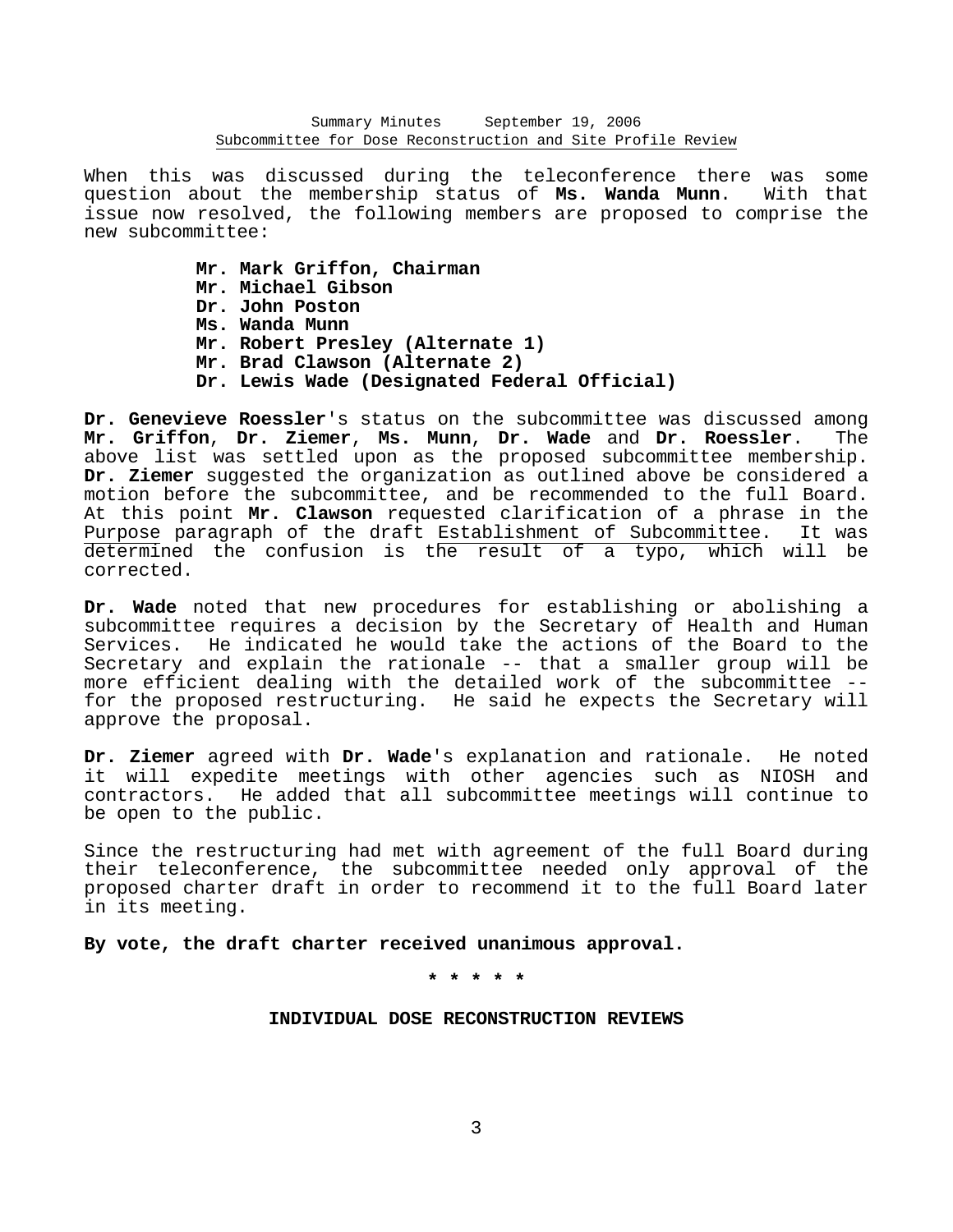# **Closure on Second and Third Sets of Cases Mr. Mark Griffon**

**Mr. Griffon** referred to a letter from the Board to the Secretary of Health and Human Services first discussed during the August teleconference. It summarizes the findings for the second and third sets of case reviews, case numbers 21 through 60. The only change from the original letter is one based on a review by **Mr. Stu Hinnefeld** of NIOSH, and **Mr. Griffon** described the change. He added that **Mr. Hinnefeld** also provided a table identifying the cases reviewed which will be included with the letter.

**Dr. Ziemer** proposed the subcommittee act on the letter as a report to the Secretary. There will be four attachments, as follows:

- Attachment 1: Cases Reviewed in Second and Third Sets of Dose Reconstruction Reviews.
- Attachment 2: The SC&A Table Enumerating Findings.
- Attachment 3: The Dose Reconstruction Matrix.
- Attachment 4: The Methodology for Categorizing and Ranking Dose Reconstruction Case Review Findings.

It was suggested the subcommittee prepare a recommendation for the Board and have the letter report on the Board's agenda for later during their meeting. It was noted Board members should have complete copies of all related documents prior to their vote.

**Dr. Poston** expressed some concern that it was difficult at times to know how some of the information received by e-mail fits into the overall picture. **Dr. Ziemer** agreed, suggesting that if the group agreed on the letter report, he would accept it as a motion before the subcommittee.

**Ms. Munn** suggested modifying the Summary of Findings Impacting Estimates of Individual Doses paragraph of the basic letter by changing the third line to add the words *on either the individual POC or more extensive applications*. A prolonged discussion of the phrase *more extensive applications* among **Dr. Ziemer**, **Ms. Munn** and **Mr. Griffon** resulted in excluding that phrase from the suggested change, since findings with a wider impact are discussed in the paragraph following Summary of Findings, etc.

**Mr. Griffon** commented that this issue has been raised previously with SC&A and the phrase *with likely little or no effect on the overall dose*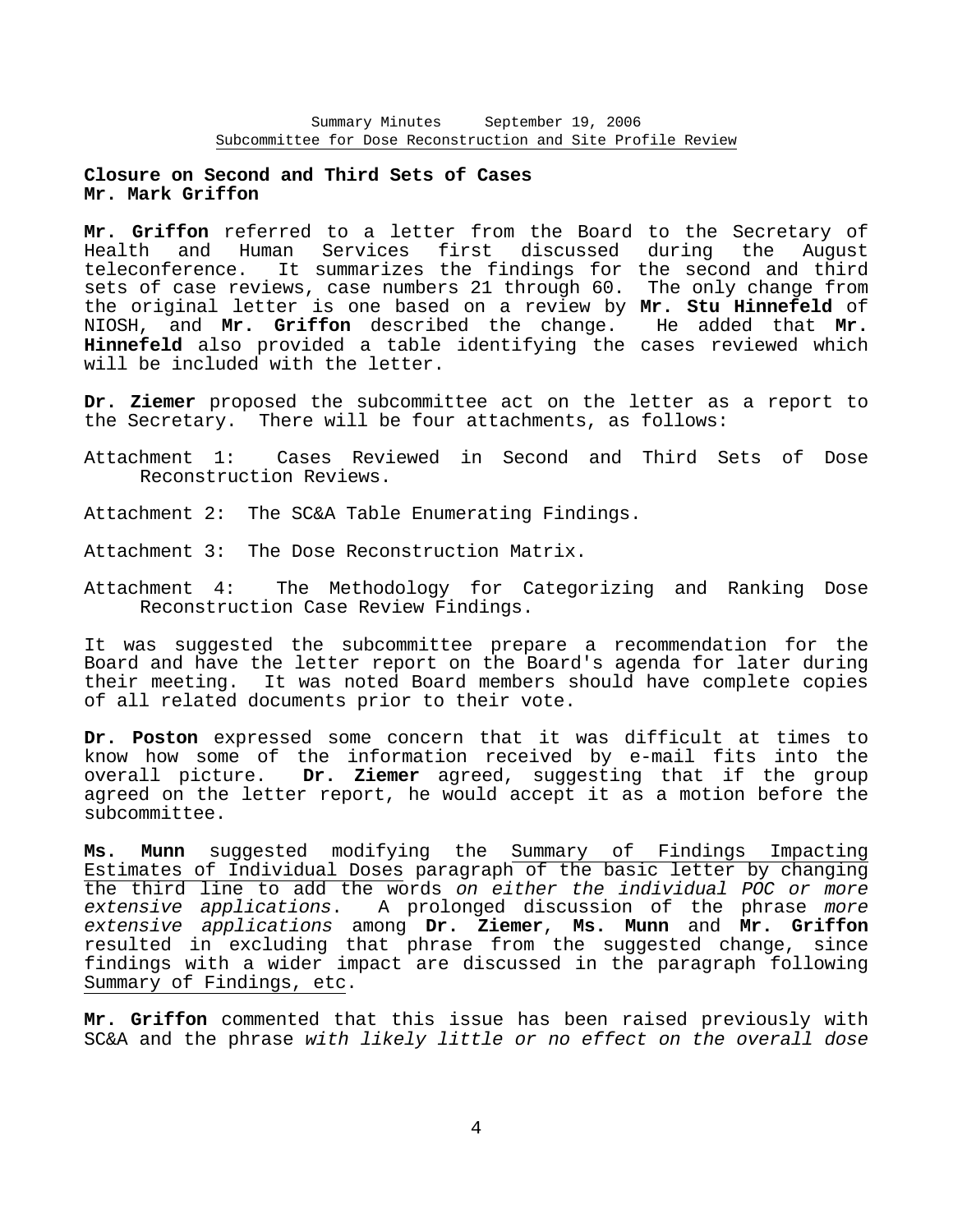was settled upon. He cautioned that the wording should be consistent with other reports.

**Dr. John Mauro** from SC&A emphasized they were trying to be careful not to go into the POC area and limit their observations, findings and scoring toward the dose as it applied to a particular case, whether it was important to the individual case or might be applied more generally. **Dr. Mauro** continued that they were dealing with dose, but if there is a low score, it is only for that particular case and does not have a substantial or significant effect on changing the dose in any particular way. It reflects a quality issue and indicates that procedures were not followed as laid out.

**Mr. Griffon** noted that the phrase *significant effect on the individual's dose reconstruction* might express the intent of the sentence. **Ms. Munn** offered *with little or no effect on the individual's evaluation*. **Dr. Ziemer** suggested *individual dose evaluation* and **Mr. Presley** contributed *individual case evaluation*. **Mr. Griffon** concurred with the last suggestion. All others agreed with **Mr. Presley**'s suggestion and it was accepted as a friendly amendment.

**Dr. Ziemer** called for a vote to present the amended letter to the Board later in the week for action. The motion carried with no opposition. For the record, **Dr. Wade** noted **Mr. Gibson** had been unable to vote due to communication difficulties and his vote should be taken before accepting the document with the amendment.

**\* \* \*** 

### **Update on Fourth, Fifth and Sixth Sets of Cases**

**Mr. Griffon** explained that SC&A has delivered a report on the next 40 cases (4th and 5th sets). The teams have met with SC&A, usually by telephone. Following the six-step process, they have discussed the cases with SC&A who then develops a matrix with the findings. The findings are then provided to NIOSH. A complete NIOSH response is not yet available.

**Mr. Hinnefeld** confirmed the initial work was done. Some initial responses have been drafted, but additional work is needed to be prepared for the next step, which is a meeting between workgroups and SC&A to review the responses and resolve disagreements. **Mr. Griffon** observed that the restructured subcommittee will be responsible to accomplish the outlined task.

**Dr. Mauro** reported that the 5th set of 20 cases is complete, and **Dr. Hans Behling** and **Ms. Kathy Behling** are not present because they are

5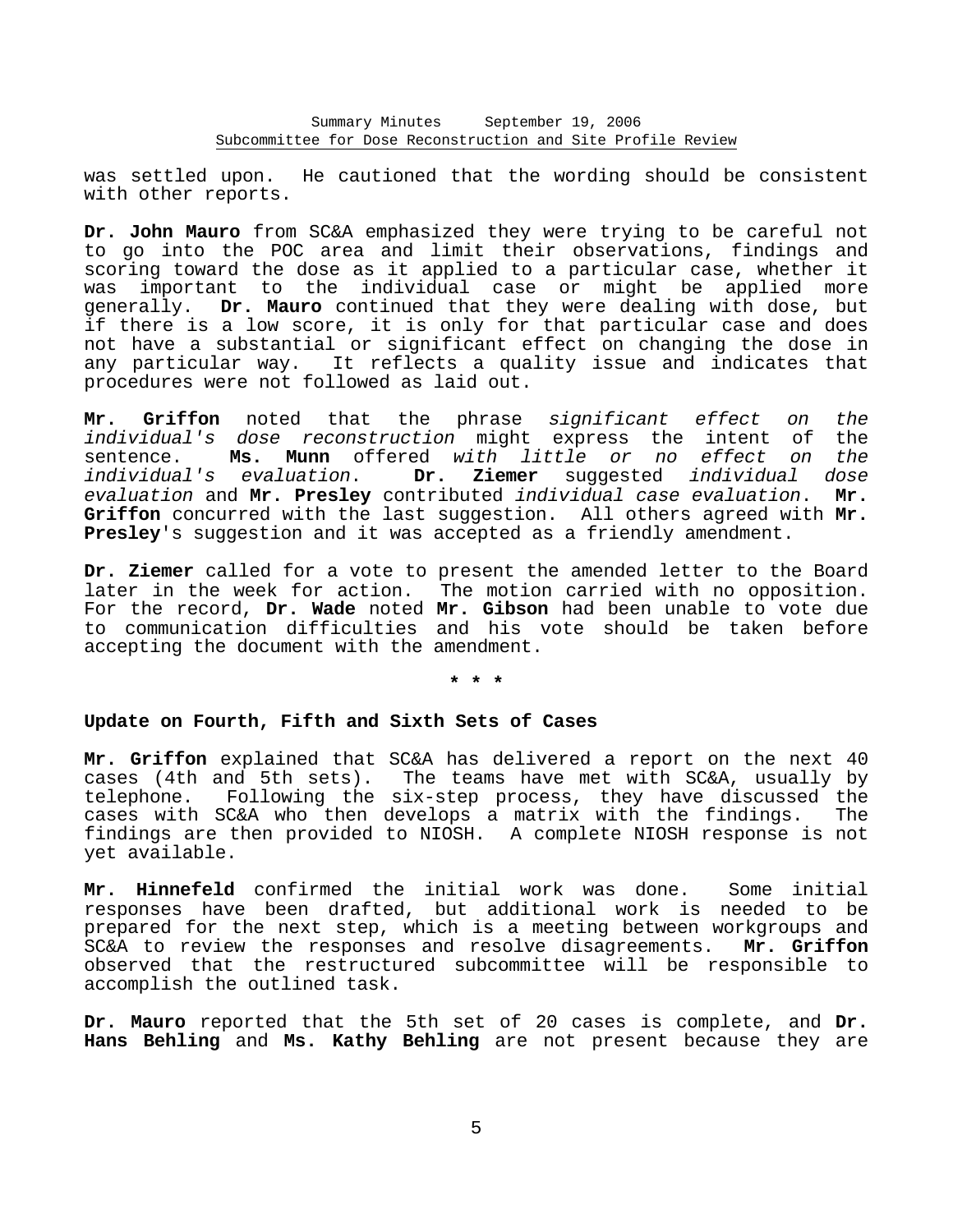preparing the final product for delivery to the Board shortly.

**Dr. Mauro** then inquired whether the one-on-one discussion of the cases with members of the Board would be required before delivery of the full package. If that requirement were waived, the 2006 deliverables would be completed by the end of the month. Otherwise, the 5th set will not be delivered until mid-October.

**Dr. Ziemer** canvassed the members present to ascertain their preference. **Mr. Presley**, **Ms. Munn**, **Mr. Griffon** and **Mr. Clawson** all expressed preference for the one-on-one before the package is delivered. **Dr. Wade** interjected that the later date would present no problem with the contract.

**Dr. Mauro** then queried members as to their preference in receiving the package. It was agreed members would receive the report on their individual cases within a set rather than the entire package.

**Dr. Wade** inquired of **Dr. Mauro** when SC&A would need to have the 7th set of cases identified for analysis. **Dr. Mauro** indicated November would be fine, but if they are received as late as December, that would be satisfactory. **Mr. Griffon** reminded the members that blind reviews had been discussed and perhaps should be applied to the 7th set of cases.

# **\* \* \* \* \***

### **PROCEDURES REVIEW**

Before receiving a workgroup report, **Dr. Wade** remarked that the Board should instruct SC&A on the procedures to be reviewed in next year's work. He noted that **Dr. Mauro** had provided a list of procedures not yet reviewed by SC&A, and this list should be the basis for the Board to recommend procedures to be reviewed next year. **Dr. Mauro** reported SC&A was in a position to accept additional work at this time.

**Dr. Wade** reminded members that there is an item on the full Board agenda to be discussed later in the day concerning this issue. The implication was that the later discussion could lead to identifying procedures to be reviewed in the next fiscal year.

**\* \* \*** 

**Workgroup Report Mr. Mark Griffon, Chair** 

**Mr. Griffon** reported he has created a matrix from the first set of procedures review, but has drafted no letter to support it. However,